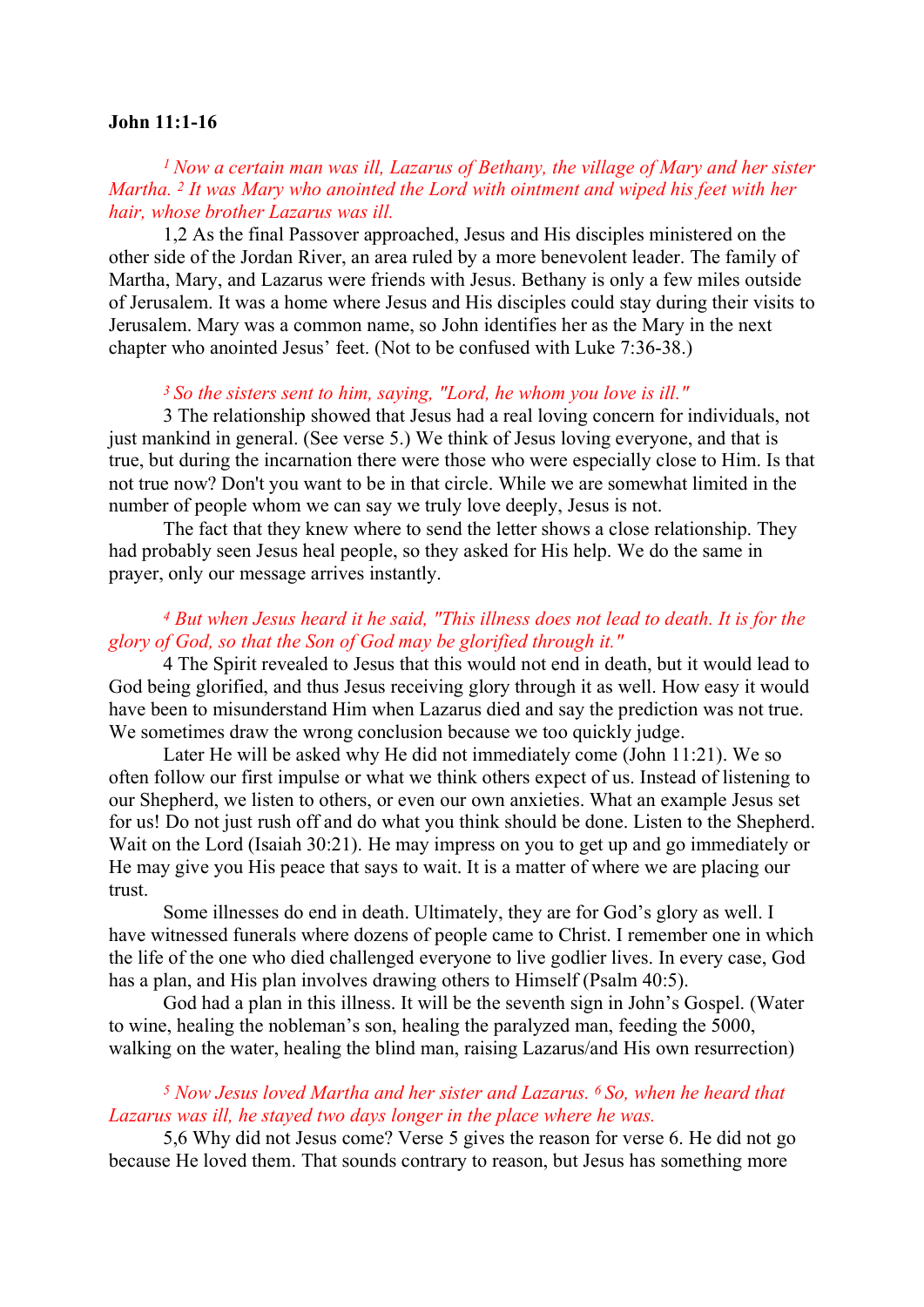than His mere physical presence to comfort a heart. He wants to take the family to a deeper place of faith.

When God is not answering our prayers, when it seems He is hard-hearted, we need to remember this passage. From the women's perspective, Jesus is not acting in love. From the heavenly perspective, Jesus is acting out of a greater love than they could comprehend. We can find ourselves with similar emotional conclusions. "What is God doing? Why does He not answer this prayer? Does He really care?"

You can put your name in the place of Martha, Mary, and their brother in verse 5. Jesus loves you. That is one reason He is allowing this painful thing in your life. He wants a deeper relationship with you. He is using this fallen world to draw you into a deeper relationship with Him. He is looking out for your eternal good. He is doing something greater than you would hope He would do because His love is greater than you can imagine.

# <sup>7</sup> Then after this he said to the disciples, "Let us go to Judea again."  $8$  The disciples said to him, "Rabbi, the Jews were just now seeking to stone you, and are you going there again?"

7,8 Surely, they knew Jesus cared deeply for Lazarus, but they cared about their safety. Jesus was inclined to go immediately but had to wait on the Holy Spirit. The disciples did not want to go for fear for their own safety, and yet felt they had to follow Jesus. Whether you are anxious to go or dread going, the Lord's timing and direction are always best. Trusting God is always the right choice (Psalm 73:28).

### <sup>9</sup> Jesus answered, "Are there not twelve hours in the day? If anyone walks in the day, he does not stumble, because he sees the light of this world. <sup>10</sup> But if anyone walks in the night, he stumbles, because the light is not in him."

9,10 Jesus was telling the disciples that His time on earth is limited. While He can work among mankind in His incarnation, He must do the work of the One who sent Him. That work is to listen to and obey the Holy Spirit (the illumination). That is walking the light (John 12:35).

We should each be keenly aware that there is a mission for our life and the time to accomplish that mission is limited (Ephesians 5:8). To waste our days in disobedience to the Holy Spirit is to give up some of our allotted time to do God's work. The Holy Spirit gives light to our path through the Word of God (Psalm 119:105).

# $11$  After saying these things, he said to them, "Our friend Lazarus has fallen asleep, but I go to awaken him."  $^{12}$  The disciples said to him, "Lord, if he has fallen asleep, he will recover."

11,12 The Holy Spirit must have revealed to Jesus that Lazarus had died. Jesus is listening, but the disciples are not. They took Jesus' metaphor in a literal way.

### <sup>13</sup> Now Jesus had spoken of his death, but they thought that he meant taking rest in sleep. 14 Then Jesus told them plainly, "Lazarus has died,

13,14 The Hebrews used "sleep" as a polite term for death. We have a few of those expressions ourselves, like "passed away" or "gone on". The term "sleep" comes from the book of Daniel chapter 12 in which "those that sleep in the dust of the earth" wake and arise from death (Daniel 12:2).